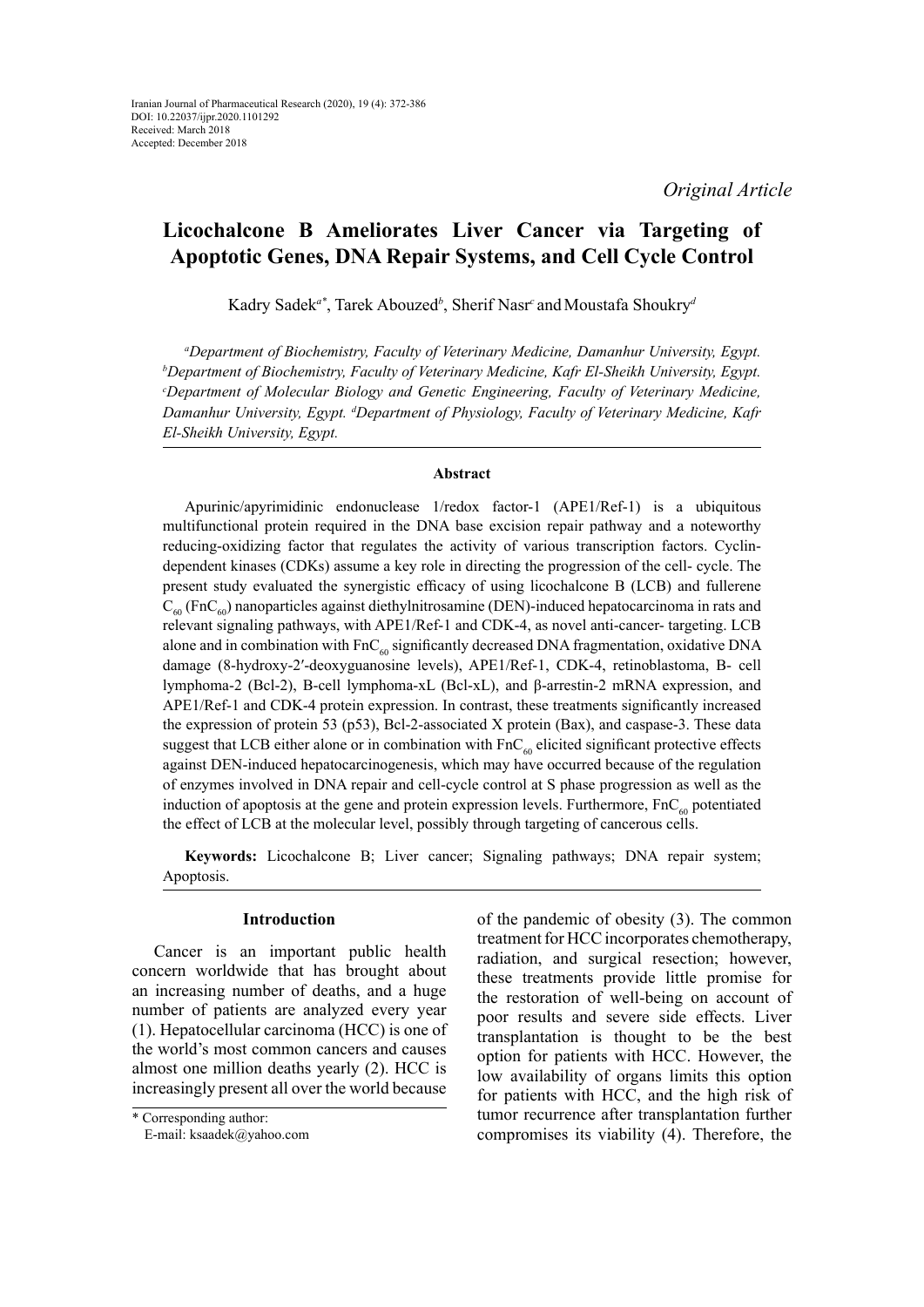development of more powerful and fewer side effects anti-tumor drugs, including nonsynthetic agents, are needed to prevent or slow the process of hepatocarcinogenesis. Apurinic/ apyrimidinic endonuclease 1 (APE1), the mammalian ortholog of *Escherichia coli* XthA (exonuclease III), is an essential protein that plays a crucial role in maintaining genome integrity. APE1 exhibits another vital capacity as redox factor-1 (Ref-1), which reductively activates transcription, factors including c-Jun, activator protein- 1, nuclear factor kappa B (NF-κB), the tumor- suppressor protein p53, hypoxia-inducible element 1α (HIF-1 $\alpha$ ), and paired box gene 8, which are involved in different cellular processes such as cell survival, cell signaling, and inflammatory (5). Past research has demonstrated the role of APE1/Ref-1 in the pathogenesis of numerous disorders, including liver fibrosis, liver cirrhosis, neuroinflammation, and different cancers (6-9). The proliferation of eukaryotic cells involves a methodical progression through four distinct phases of the cell cycle: G1, S, G2, and M (10). Cyclin-dependent kinases (CDKs) assume a key role in controlling cell-cycle progression and, to a large degree, oversee cell advancement from the developmental stages G1 and G2 into the stages associated with DNA replication (S) and mitosis (M) (11). Tumor initiation, promotion, and progression normally involve changes in programmed cell death. Several studies have demonstrated that dysregulation of programmed cell death is a critical causal variable in the development of HCC (12). Likewise, a growing body of evidence demonstrates that apoptosis induction is important in the chemoprevention of malignancy by dietary components (13). Flavonoids are among the most powerful and multifunctional substances in plants and have been shown to exhibit anti-cancer, antiinflammatory, and hepatoprotective effects (14). Licochalcone B (LCB), which belongs to the retrochalcone family, is purified from Chinese licorice roots. Although the essential properties of LCB are still being investigated, studies have shown that LCB possesses powerful antioxidant and free radical scavenging properties as well as many other beneficial pharmacological activities, such as anti-inflammatory and cardioprotective effects

373

(15, 16). Nanoparticle drug delivery systems have many interesting properties, including longer dissemination half-lives, enhanced pharmacokinetics, and decreased toxicity, especially at the systemic level (17). When combined with chemotherapeutic agents, nanoparticles can exploit the hyperpermeability and impaired blood flow of tumor vasculatures, thereby enhancing drug accumulation at the tumor site (18). Lately, researchers have investigated various ways to deliver multiple therapeutic agents using a single-medication nanocarrier because chemoresistance, the main cause of failed tumor treatment, may be prevented by using different medications. Tumor cells resist chemotherapy by overexpressing drug efflux pumps, expanding drug inactivation systems, increasing selfrepairing capacity, or expressing altered drug targets (19). For some time, combination chemotherapy has been embraced in clinics as an essential cancer treatment regimen to reduce tumor drug resistance and improve treatment outcomes. Fullerene  $C_{60}$  (FnC<sub>60</sub>) is a nanoparticle that comprises 32 faces, including 12 pentagons and 20 hexagons. The carbon atoms are organized at 60 vertices of a truncated icosahedrons (20). The properties of  $FnC_{60}$  have been investigated extensively over the past decade, and the nanoparticle has been shown to have advantageous activity as a neuroprotectant as well as protective effects against cancer, inflammation, atherogenesis, and radiation (21). The present study aimed to evaluate the synergistic efficacy of using LCB in combination with  $FnC_{60}$  to prevent<br>diethylnitrosamine (DEN)-induced HCC diethylnitrosamine by assessing DNA fragmentation, oxidative DNA damage (8-hydroxy-2′-deoxyguanosine levels), mRNAs expression of different proapoptotic and anti-apoptotic markers, and mRNAs and protein expression of APE1/Ref-1 and CDK-4. The protective mechanism was further studied for related signaling pathways.

## **Experimental**

### *Chemicals*

LCB (purity  $\geq$  98%) was purchased from Shanghai Li Chen Biotechnology Co., Ltd. (Shanghai, China). DEN and  $FnC_{60}$  were obtained from Sigma Chemical Co. (St. Louis, Missouri, USA). All other reagents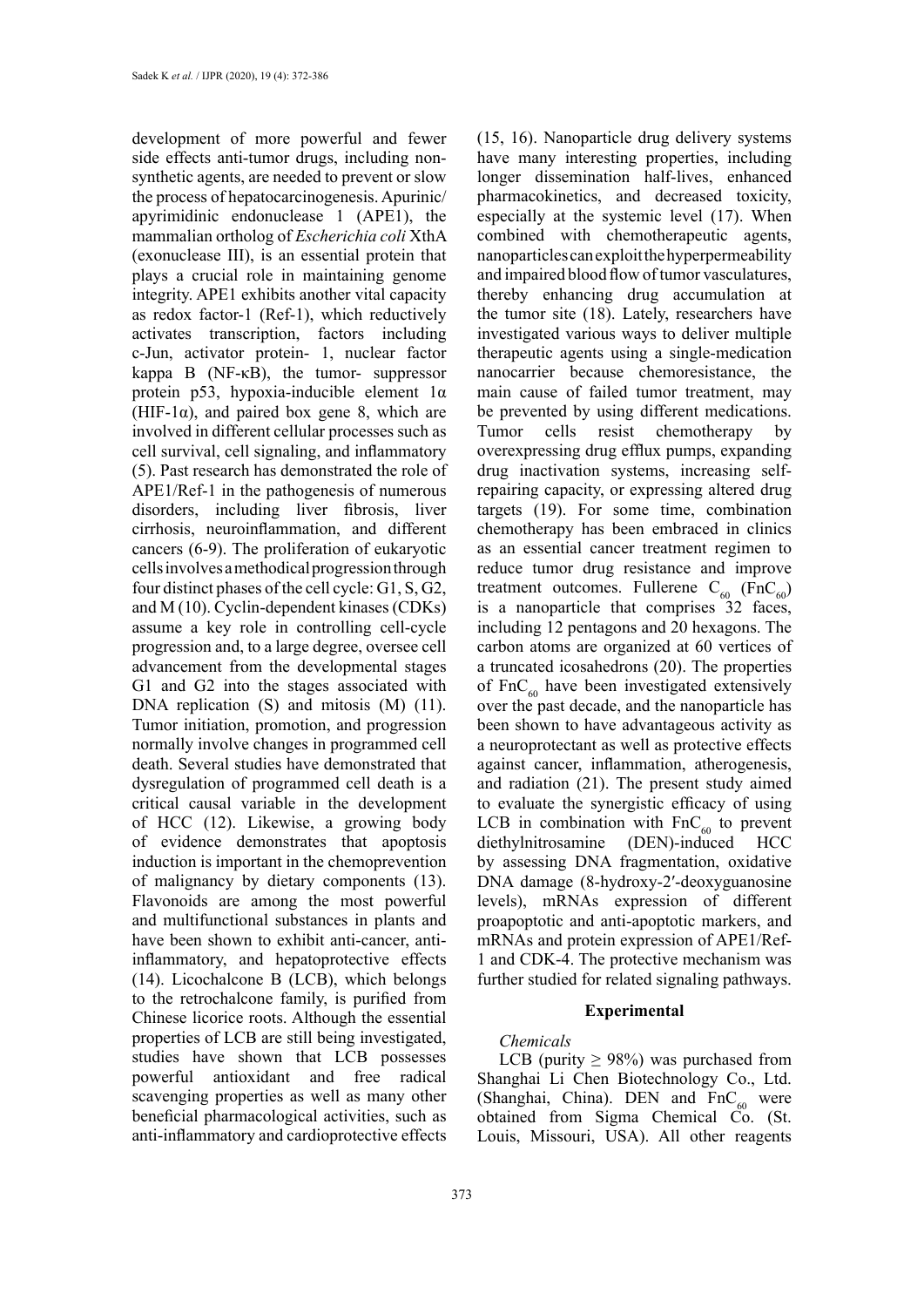were of analytical, high-performance liquid chromatography, or pharmaceutical grade.

# *Preparation of FnC*<sub>60</sub>

 $FnC_{60}$  with a purity of more than 99.5% (MER Corporation, Tucson, Arizona, USA) was used. A total of 50 mg of  $FnC_{60}Fn$  was dissolved in 10 mL of corn oil by mixing for two weeks at ambient temperatures, and the resulting blend was centrifuged at  $5000 \times g$  for 30 min. The supernatant was sifted through a Millipore filter with a pore size of 0.25 mm (22).

### *Animals and medicines*

Fifty male Wistar rats weighing 120–130 g were used in this study. The rats were treated following the Guide for the Care and Use of Laboratory Animals (National Institutes of Health. The rats were housed separately, and a standard laboratory diet and water were given ad libitum. The animal room was maintained at a constant temperature of 25 ºC with a relative humidity of 50% and a light/ cycle of 12 h. After one week of the standard diet, animals were randomly assigned to five groups ( $n = 10$ ). The rats in the DEN + LCB, DEN + FnC<sub>60</sub>, and DEN + LCB + FnC<sub>60</sub> groups were pretreated with LCB and  $FnC_{60}$ (25 and 4 mg $\cdot$  (kg body weight)<sup>-1</sup>, either alone or in combination, by gastric tube for two weeks, whereas the animals in control and DEN groups received equivalent volumes of corn oil. Next, all the animals except for those in the control group received DEN (10 mg· (kg body weight)<sup>-1</sup> orally for 20 consecutive weeks and the rats in the DEN + LCB, DEN + FnC<sub>60</sub>, and DEN + LCB + FnC<sub>60</sub> groups continued to receive LCB or  $FnC_{60}$  either alone or in combination until the end of the experiment. The dose of LCB was based on the results of a previous study by Teng *et al.* (23), while the dose of  $FnC_{60}$  was based on the results of Baati *et al.* (22) and the dosage of DEN was based on Zhang et al. study (24). The animals' were weighed weekly, and the doses were adjusted as needed. Following 140 days of DEN treatment, the rats of all groups were anesthetized 24 h after the last treatment, and liver tissue was extracted and weighed. A portion of the liver was fixed in paraformaldehyde (10%) for histopathological

examination, and the remainder was quickly frozen in liquid nitrogen prior to storage at  $-80$  °C.

#### *Determination of 8-OHdG in the liver*

DNA was separated from liver tissue using specialized kits. The levels of 8-OHdG were examined by ELISA. Briefly, an 8-OHdG antibody and sample DNA were added to an ELISA plate that had been pre-coated with 8-OHdG. The 8-OHdG in the sample competes with the 8-OHdG bound to the plate for the 8-OHdG antibody. The mean contents of 8-OHdG per microgram of DNA for each group were calculated for each sample. The percent DNA fragmentation in the liver tissue was measured using the colorimetrical diphenylamine assay.

# *RNA purification and reverse transcription* Total RNA was extracted from hepatic tissue using TRIzol reagent (Invitrogen Corp., USA) as per the manufacturer's guidelines. The RNA was then dissolved in water containing diethyl

pyrocarbonate. The concentration and purity of the RNA were determined using a Nanodrop spectrophotometer (Nanodrop 2000c, Thermo Scientific, USA). Complementary DNA was synthesized using a RevertAid First Strand cDNA Synthesis Kit as per the manufacturer's protocol.

#### *Real-time PCR*

Gene expression levels in hepatic tissue were determined using real-time PCR. The primers were formulated by Sangon Biotech Co., Ltd. (Shanghai, China) (Table 1). All reactions were carried out using Maxima SYBR Green qPCR Master Mix in a MasterCyclerTM real plex 4 (Eppendorf, Westbury, New York, USA) with the following cycling conditions: initial denaturation at 92 ºC for 12 min, followed by 35 cycles of 10 s at 92 ºC, 30 s at 58 ºC, and 20 s at 70 ºC. The differences in gene expression among groups were calculated using the 2-ΔΔ*CT* method, normalized to GAPDH and expressed as relative mRNA levels compared with the controls (25).

#### *Western blotting*

APE1/Ref-1 and CDK-4 protein expression were examined using western blot analysis. Protein extracts from liver tissue were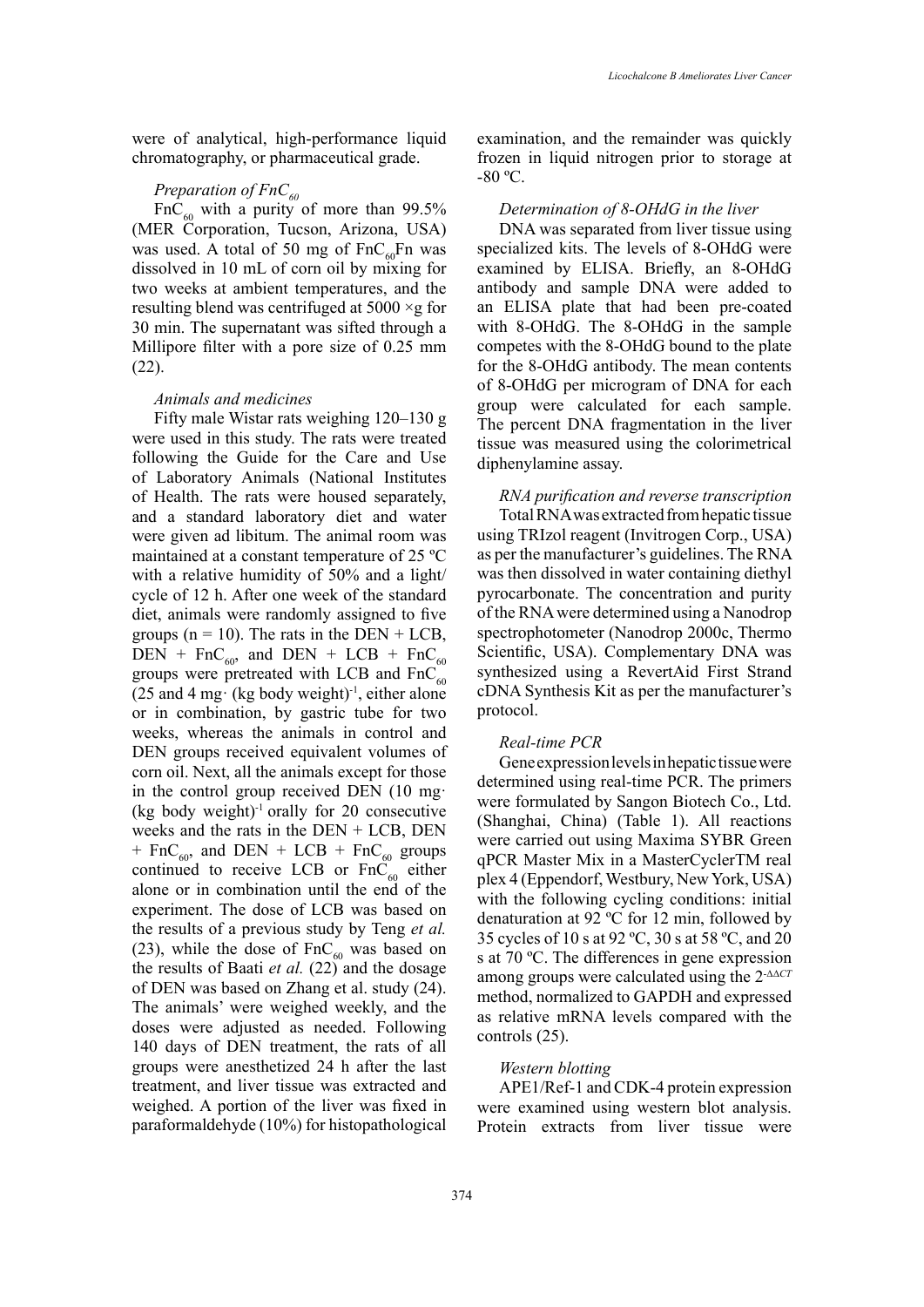| Gene symbol   | <b>GenBank</b><br>accession no. | Primer $(5' \rightarrow 3')$                              |
|---------------|---------------------------------|-----------------------------------------------------------|
| Bcl-2         | NM 016993.1                     | F: CCCCAGAAGAAACTGAACC<br>R: GCATCTCCTTGTCTACGC           |
| Bel-XL        | XM 017591479.1                  | F: CGTGGAAAGCGTAGACAAGG<br>R: CAACAACCATGCCAGGAGAC        |
| B-arrestin-2  | NM 012911.1                     | F: CCACGTCACCAACAATTCTG<br>R: TTGGTGTCTTCGTGCTTGAG        |
| Bax           | NM 017059.2                     | F: GTTGCCCTCTTCTACTTTGC<br>R: ATGGTCACTGTCTGCCATG         |
| Caspase-3     | NM 012922.2                     | F: CTGGACTGCGGTATTGAGAC<br>R: CCGGGTGCGGTAGAGTAAGC        |
| $APE-1/Ref-1$ | NM 024148.1                     | F: TGCTGTGTGGGGATCTCAAT<br>R: CCAACATTCTTAGAGCGGGC        |
| <b>P53</b>    | NM 030989.3                     | F: CTCCTCTCCCCAGCAAAAGA<br>R: GTAGACTGGCCCTTCTTGGT        |
| $Cdk-4$       | NM 053593.2                     | F: TGATGCGCCAGTTTCTAAGC<br>R: CCACATATCCACAGGCGTTG        |
| Rb            | NM 017045.1                     | <b>F: TCACATTCCTCGAAGCCCTT</b><br>R: TGGAACTTCTCGGATGTCCC |
| $GAPDH^*$     | NM 017008.4                     | F: TCAAGAAGGTGGTGAAGCAG<br>R: AGGTGGAAGAATGGGAGTTG        |

**Table 1.** Nucleotide sequences of the primers used in RT-PCR. **Table 1.** Nucleotide sequences of the primers used in RT-PCR.

\* Housekeeping gene. \* Housekeeping gene.

prepared using a lysis buffer  $(50 \text{ mmol·L}^{-1})$ Tris-HCl, pH 7.6, 0.5% Triton X-100, and 20% glycerol). The extracts were then subjected to centrifugation (15000  $\times$ g, 15 min at 4 °C). The supernatant fractions were assayed for protein concentration using Bradford reagent (Bio-Rad, Richmond, California, USA) and were then used for western blot analyses of APE1/ Ref-1, CDK-4, and β-actin (Cell Signaling Technology, Beverly, Massachusetts A, USA). Horseradish peroxidase-conjugated IgG (Zymed, South San Francisco, California A, USA) was used as a secondary antibody.

## *Liver histology*

For histopathology, paraffin-embedded sections approximately 5 um thick were prepared, deparaffinized, rehydrated, stained with hematoxylin and eosin, and examined using an Olympus AX70 microscope (Olympus, Tokyo, Japan).

#### *Statistical analysis*

SPSS 13.0 was used for the statistical

analysis. A chi-square test was performed to analyze the nodule incidence. Data were expressed as the mean  $\pm$  SD and analyzed using a one-way ANOVA followed by Tukey's test for multiple comparisons. Differences were considered significant at *P* < 0.05.

## **Results**

#### *Changes in body and liver weights*

The effects of LCB and  $FnC_{60}$  on the bodyweight changes induced by DEN are summarized in Figure 1. After the first week of DEN administration, the rats began to exhibit slowed growth. In addition, with DEN treatment, the average weight gain gradually decreased. Following 98 days of DEN administration, the body weight in the DEN group began to decrease. After 140 days, the weights of the rats in the control group had increased to approximately three times their initial values, whereas the weights of the rats in the DEN group were only about 1.61- times their initial values. However, the LCB and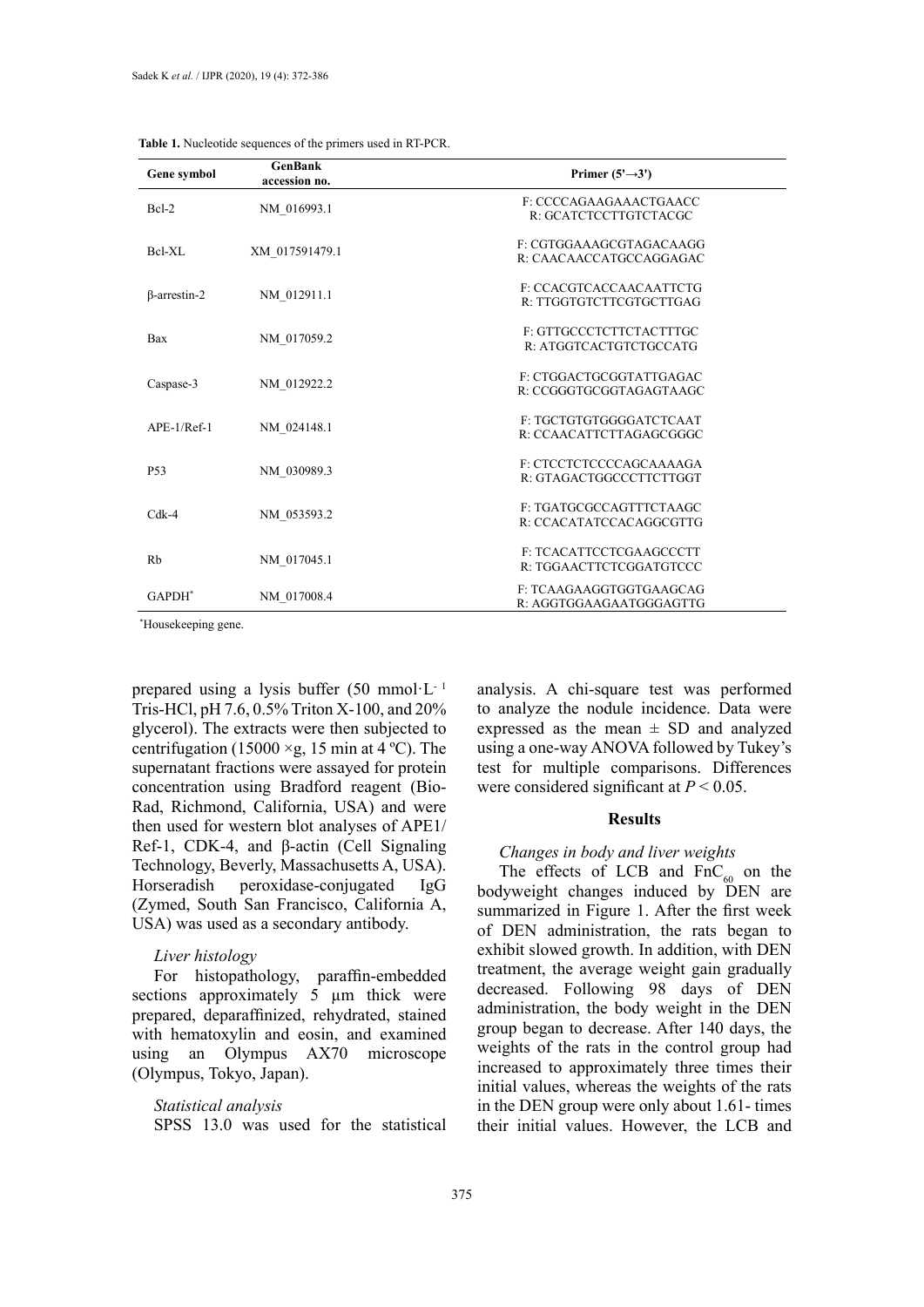$FnC_{60}$  treatments significantly restored the body weight gain of the rats, and the DEN + LBCB + FnC<sub>60</sub> group showed body weights closer to those of the control group. Figure 2 shows the liver weights of the different groups of animals. The liver weight in the DEN group was greater than that in the control group (*P* < 0.05). The administration of LBCB and  $FnC_{60}$ reduced the liver weight: in groups treated with LCB,  $FnC_{60}$ , or their combination, the liver weight was lower than that of the DEN group ( $P < 0.05$ ) and comparable to that of the control group.

## LCB and FnC<sub>60</sub> inhibited DEN-induced *formation of 8-OHdG and DNA fragmentation in the liver*

As illustrated in Figure 3, after 140 days of DEN treatment, the 8-OHdG content increased by 2.31-fold  $(P < 0.01)$  in relation to the control group's content. However, treatment with LCB and  $FnC_{60}$  attenuated the increase in 8-OHdG induced by DEN. The 8-OHdG content was significantly  $(P < 0.05)$  decreased by about 33.8%, 36.3%, and 53.7% in the DEN + LBCB, DEN + FnC<sub>60</sub>, and DEN + LBCB +  $FnC_{60}$  groups, respectively, compared with the DEN group, and the level in the DEN + LCB  $+$  FnC<sub>60</sub> group was not significantly different from that in the control group. Also, the percent DNA fragmentation was significantly increased in the DEN-treated group compared to the control group, while it was significantly

decreased in the DEN + LCB, DEN + FnC<sub>60</sub>, and DEN + LBCB +  $FnC_{60}$  groups compared with the DEN group and were not significantly different between the DEN + LCB + FnC<sub>60</sub> group and the control animals (Figure 4).

# $LCB$  and  $FnC_{60}$  augmented cell death in *the livers of rats with DEN-induced HCC*

Because dysregulation of cell death is a crucial factor in the origination of hepatocarcinoma, we further quantified the gene expression of mediators of apoptosis (12). As illustrated in Figure 5, the real-time PCR data revealed upregulation of gene expression of the anti-apoptotic proteins B-cell lymphoma 2 (Bcl-2), B-cell lymphoma xL (Bcl-xL), and β-arrestin 2 in the DEN group compared with the control group (*P* < 0.05). However, significant decreases in the mRNA expression levels of Bcl-2-associated X protein (Bax) and caspase-3 (CASP-3) were observed in the DEN rats compared with the control animals. Therefore, the Bcl-2/Bax ratio was significantly increased in the DEN rats compared with the control group, Treatment with LCB and  $FnC_{60}$  obviously decreased the expression of Bcl-2 and Bcl-xL and augmented the expression of Bax and CASP-3 compared with levels in the DEN group. The Bcl-2/Bax ratios were significantly decreased in the LCB and  $FnC_{60}$  groups compared with the DEN group.



Figure 1. Changes in rat body weight. All values are expressed as mean  $\pm$  SD. Values with different letters significantly differed from the control group ( $P < 0.05$ ). \*Number of rats in each group = 10.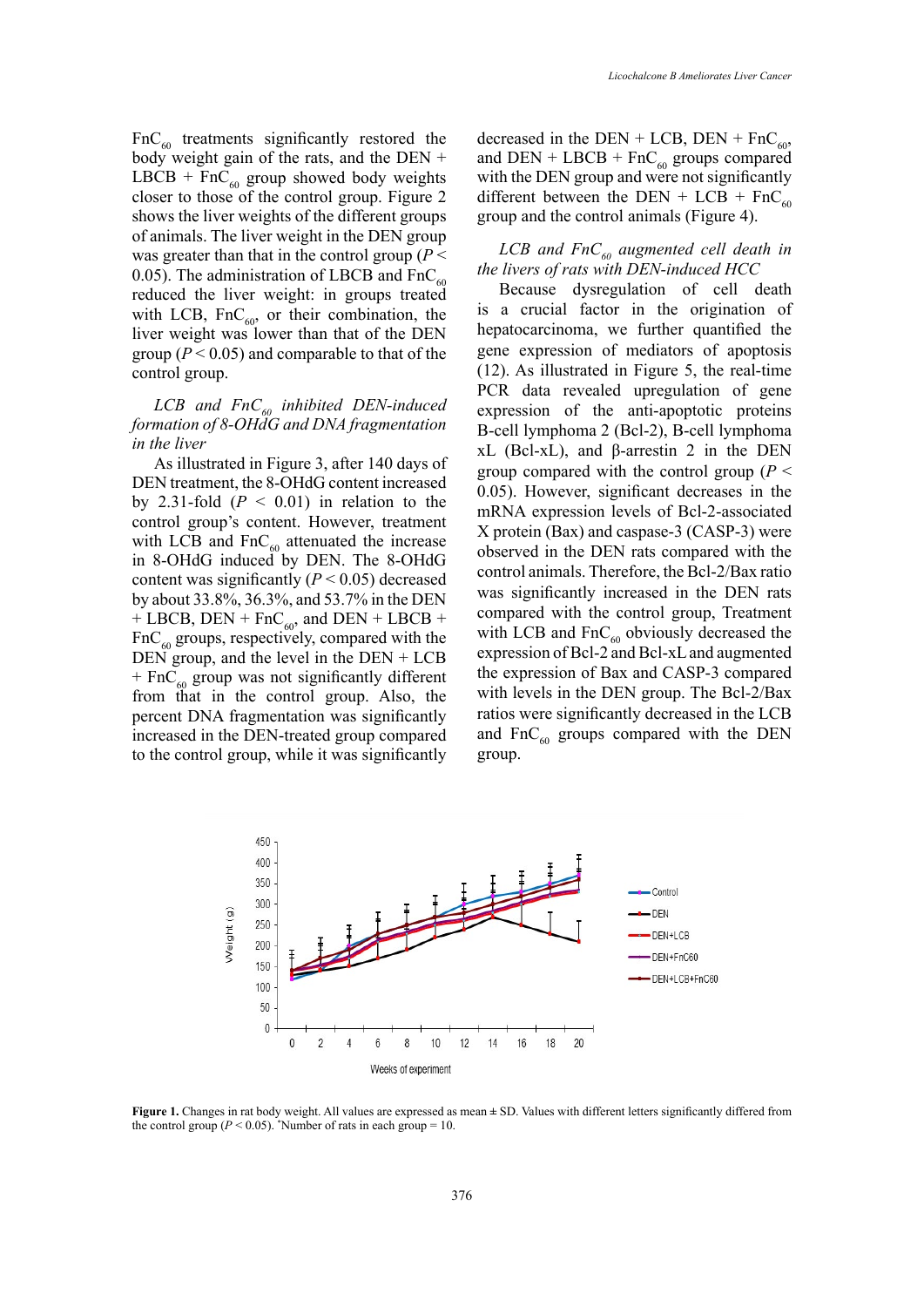

**Figure 2.** Changes in rat liver weight. All values are expressed as mean  $\pm$  SD. Values with different letters significantly differed from the control group  $(P < 0.05)$ . "Number of rats in each group = 10. the control group ( $P < 0.05$ ). *'*Number of rats in each group = 10.



**Figure 3.** Effect of LCB and FnC<sub>60</sub> on the 8-OHdG level in DEN-induced HCC. All values are expressed as mean  $\pm$  SD. Values with different letters significantly differed from the control group ( $P$  < 0.05). "Number of  $\frac{100}{100}$   $\frac{100}{100}$   $\frac{100}{100}$ 



**Figure 4.** Effect of LCB and FnC<sub>60</sub> on DNA fragmentation% in DEN-induced HCC. All values are expressed as mean  $\pm$  SD. Values with different letters significantly differed from the control group ( $P < 0.05$ ). "Number of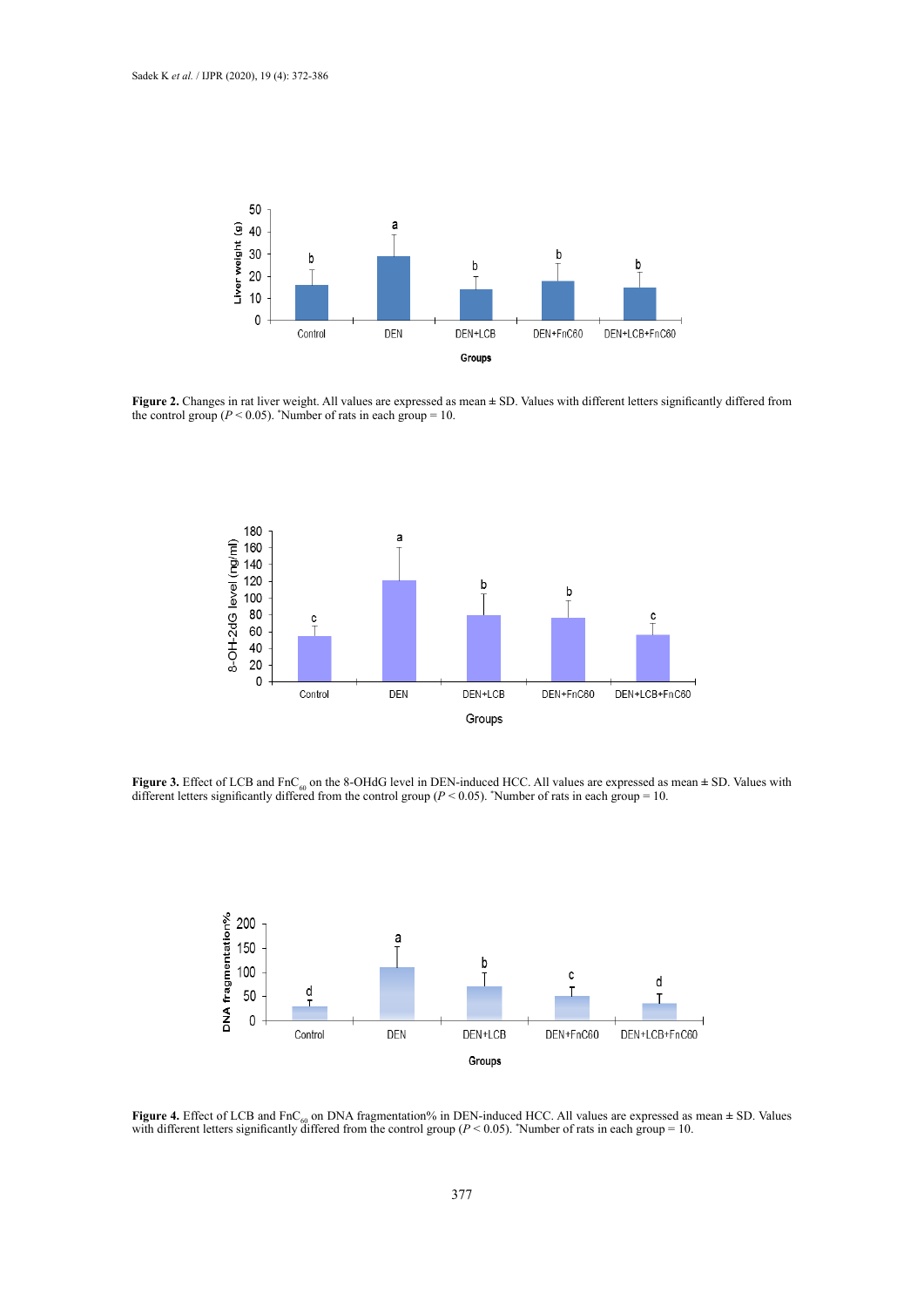

Figure 5. Effect of LCB,  $\text{FnC}_{60}$ , and DEN on the mRNA level of Bcl-2, Bcl-xL, Bax, CASP-3, and  $\beta$ -arrestin. The mRNA levels were quantified with GAPDH as an internal control. All values are expressed as mean  $\pm$  SD. Values with different letters significantly differed from the control group ( $P \le 0.05$ ). "Number of rats in each group = 10. differed from the control group ( $P < 0.05$ ). \*Number of rats in each group = 10.

# LCB and FnC<sub>60</sub> downregulated APE1/Ref-*1 and upregulated p53 mRNA expression in the livers of DEN-treated rats*

As illustrated in Figure 6, the quantitative real-time PCR results revealed a significant increase in the mRNA expression levels of APE1/Ref-1 and a significant decrease in the mRNA expression level of p53 in the DEN group compared with the control group (*P* < 0.05). However, the administration of LCB and  $FnC_{60}$  markedly decreased the expression of APE1/Ref-1 mRNA and increased the expression of p53 mRNA compared with expression levels in the DEN group. The APE1/ Ref-1 mRNA expression level in the DEN + LCB + FnC<sub>60</sub> group was not significantly different from that of the control groups.

# LCB and FnC<sub>60</sub> downregulated CDK-4 and *retinoblastoma (Rb) mRNA expression in the livers of DEN-treated rats*

As shown in Figure 6, the PCR results showed a significant increase in the mRNA expression levels of CDK-4 and Rb in the DEN group compared with the control group (*P* < 0.05). However, the administration of LCB and  $FnC_{60}$  markedly decreased the expression of CDK-4 and Rb mRNA compared with levels in the DEN group, and levels in the DEN + LCB + FnC<sub>60</sub> group were not significantly different from those in the control group.

## LCB and  $FnC_{\epsilon 0}$  downregulated APE1/Ref-*1 and CDK-4 protein expression in the livers of DEN-treated rats*

As shown in Figure 7, the western blot results revealed a significant increase in the protein expression levels of APE1/Ref-1 and CDK-4 in the DEN group compared with the control group ( $P < 0.05$ ). However, the administration of LCB and  $FnC_{60}$  markedly decreased the expression of APE1/Ref-1 and CDK-4 compared with levels in the DEN group and the control group.

## *Histological changes in the liver*

Representative histological images of the liver for all groups are shown in Figure 8. The hepatic tissue of the control group exhibited normal hepatocyte architectures (Figure 8a). In the rats treated with DEN, the liver sections showed areas of aberrant hepatocellular phenotypes that included nuclear size variations, hyperchromatism, and irregular sinusoids (Figure 8b). Also, abnormal hepatocellular histology with prominent hyperbasophilic preneoplastic focal lesions and the presence of eosinophilic and clear cell foci was also observed (Figure 8c). Finally, examining the livers of rats treated with DEN showed the trabeculae of HCC, including highly pleomorphic tumor cells and degenerated tumor cells. These cells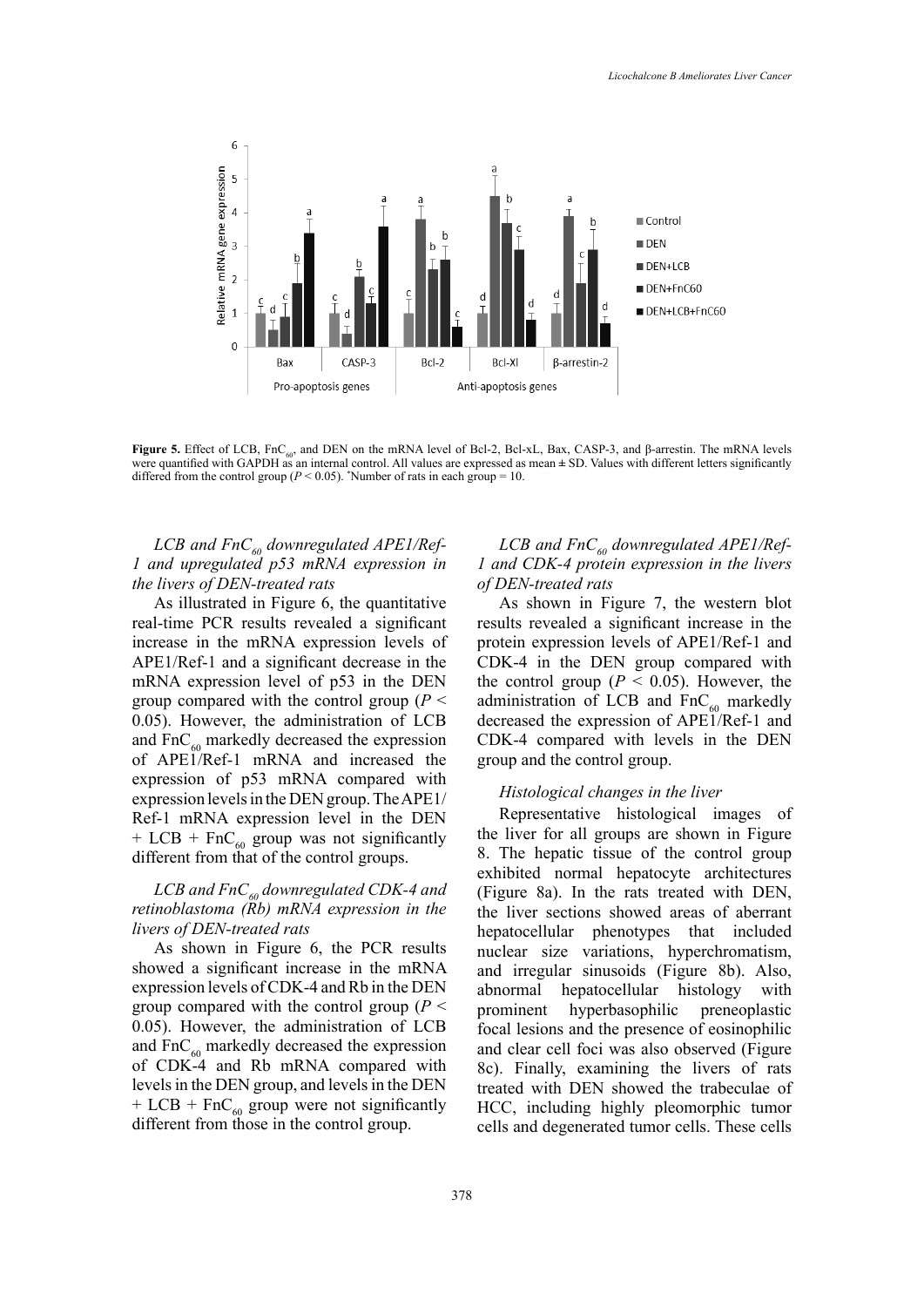were characterized by eosinophilic cytoplasm, large or binucleated nuclei, and prominent nucleoli. Intercellular bile canaliculi were also present (Figure 8d). These histopathological appearances were obviously lessened in the livers of rats treated with LCB and  $FnC_{60}$ ,

which appeared similar to those of the control animals. Furthermore, histological analysis of the livers of rats treated with LCB and  $FnC<sub>60</sub>$  revealed significant improvement in the hepatocellular architecture compared with that of the DEN group (Figures 8e-8g).



**Figure 6.** Effect of LCB, FnC<sub>60</sub> and DEN on the mRNA level APE-1/Ref-1, P53, Cdk-4, and Rb. The mRNA levels were quantified with GAPDH as an internal control. All values are expressed as mean ± SD. Values with different letters significantly differed from the control group  $(P < 0.05)$ . Number of rats in each group = 10.



**Figure 7.** Effect of LCB, FnC<sub>60</sub> and DEN on the protein expression level of APE-1/Ref-and Cdk-4 in liver tissue by Western blot analysis. The protein levels were quantified with  $\beta$ -actin as an internal control. All va different letters significantly differed from the control group ( $P < 0.05$ ). \*Number of rats in each group = 10.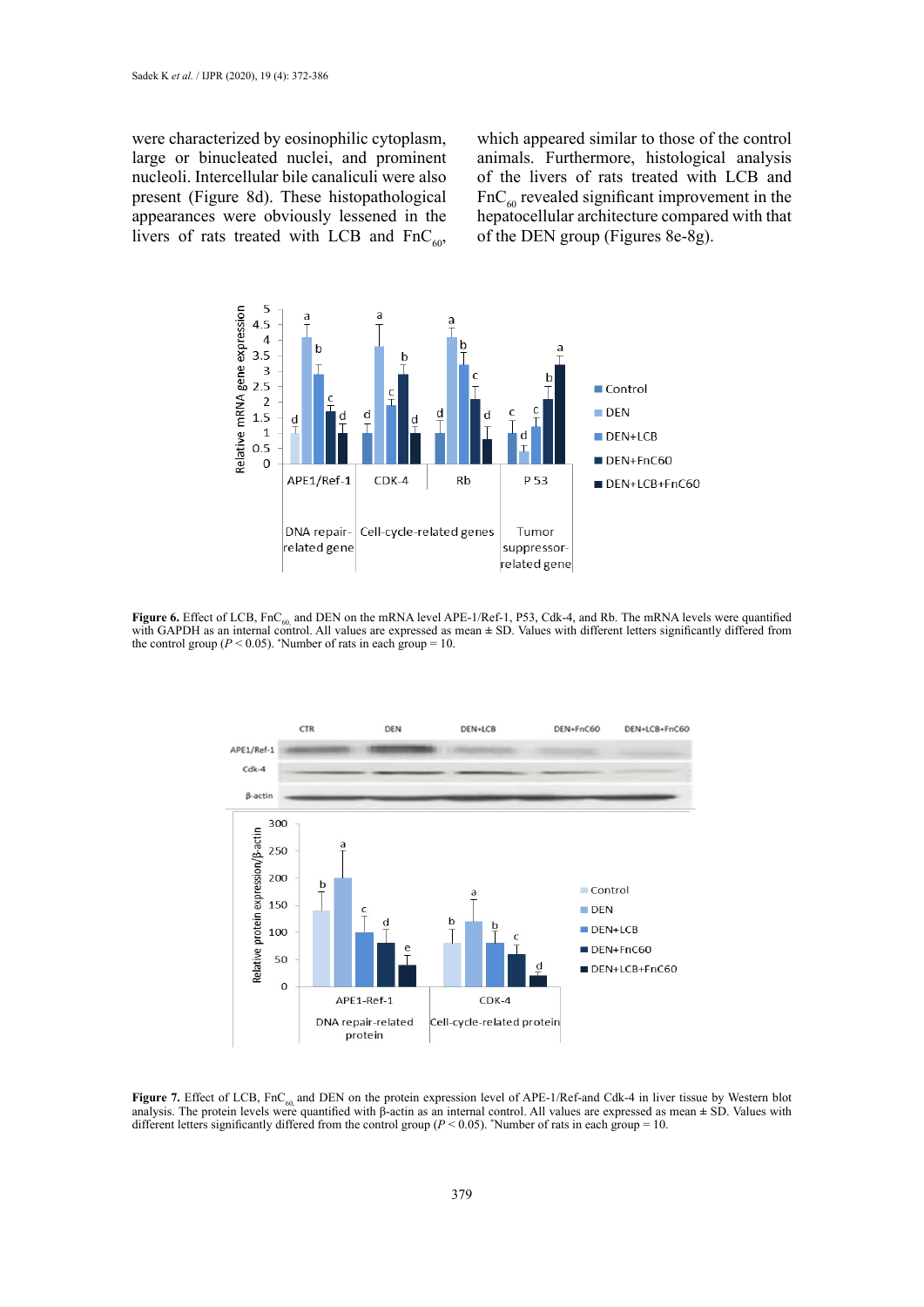

Figure 8. It shows photomicrographs (H&E X400) of various liver tissues from control and experimental animals. (a) shows the architecture of a hepatic lobule of control rats. The central vein (CV) lies at the center of the lobule surrounded by the hepatocytes (HC) with strongly eosinophilic granulated cytoplasm (CY) and distinct nuclei (N). Between the strands of hepatocytes, the hepatic sinusoids are shown  $(HS)$ , (b) shows the area of the aberrant hepatocellular phenotype of DEN group with variation in nuclear size, hyperchromatism, and irregular sinusoids, (c) shows abnormal hepatocellular histology of DEN group with prominent hyperbasophilic preneoplastic focal lesions and eosinophilic clear cell foci, (d) shows trabeculae of hepatocellular carcinoma in DEN group consists of highly pleomorphic tumor cells and degenerated tumor cells, (e) shows the portal lobules of DEN + LCB group that appear more or less like the control one. Notice the activated Kuppfer'cells,  $(f)$  shows hepatic lobule of DEN + FnC<sub>60</sub> group resembling control one, (g) shows many of the hepatocytes in DEN + LCB + FnC<sub>60</sub> group appear more or less like normal.

#### **Discussion**

Lately, obvious considerations have been interested in using the antioxidants as possible targets for mitigating diverse maladies due to their specific natural actions and low toxicity  $(26-36).$ 

In the present study, the combination of LCB and  $FnC_{60}$  reduced histopathological damage, inhibited oxidative DNA damage, and decreased DNA fragmentation induced by DEN. Furthermore, we found that LCB and  $FnC_{60}$  upregulated proapoptotic signals and downregulated anti-apoptotic signals. Interestingly, the tested compounds downregulated the gene and protein expression of enzymes involved in DNA repair and cell-

cycle progression. These results provide strong evidence that LCB and  $FnC<sub>60</sub>$  act synergistically to prevent the development of DEN-induced HCC. Oxidative DNA damage might be a critical event in the development of malignancy (37). DEN, a potent hepatocarcinogen in rats, may exert its effects by altering DNA structure, particularly by generating alkyl DNA adducts and producing chromosomal abnormalities and micronuclei in the liver (38). To further evaluate the role of LCB and  $\text{FnC}_{60}$  in the inhibition of DENinduced HCC, we determined the contents of 8-OHdG, a DNA lesion induced by reactive oxygen species (ROS) and an important indicator of oxidative DNA injury caused by advanced age, tumors, and chronic diseases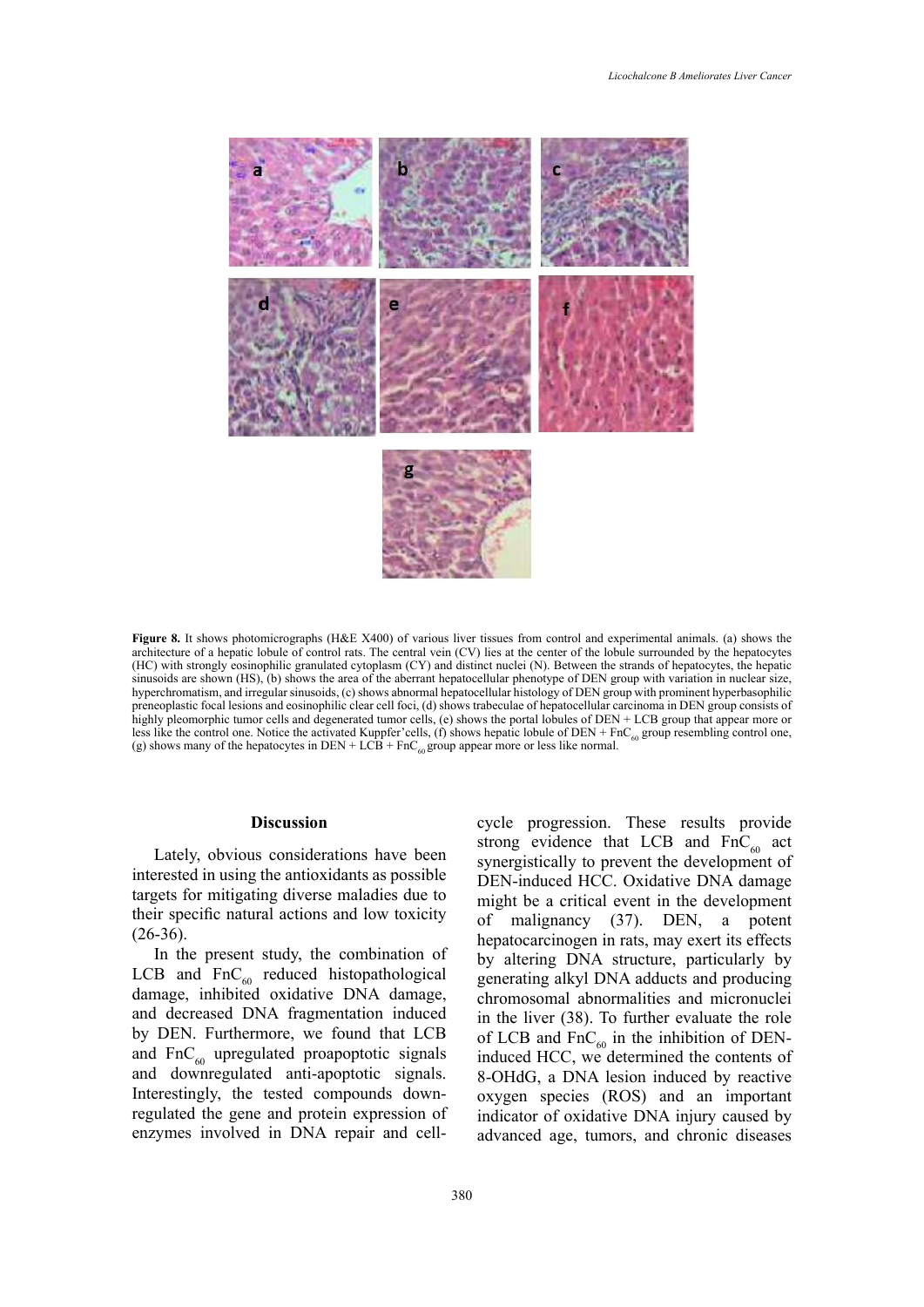(39). The results clearly indicated that treatment with LCB and  $FnC_{60}$  significantly reduced hepatic 8-OHdG content and percent DNA fragmentation in relation to the levels observed in DEN-treated rats, which suggests that LCB and  $FnC_{60}$  prevented DEN-induced DNA damage. Tumor initiation, promotion, and progression usually involve changes in programmed cell death. Studies have shown that dysregulation of cell death is imperative for HCC advancement and that induction of apoptosis is important in the chemoprevention of malignancy by dietary components (12, 13). Thus, we evaluated changes in the mRNA expression level of mediators of apoptosis. The Bcl-2 protein family regulates proapoptotic factors and has a vital role in determining the capacity of cells to experience cell death (40). Bax is normally found in the cytoplasm but translocates to the mitochondria to promote cell death; however, the activity of Bax is neutralized by anti-apoptotic factors such as Bcl-2 (41). Numerous tumor cells avoid apoptosis by upregulating Bcl-2 and Bcl-xL expression (42). In the current work, LCB and  $FnC_{60}$  upregulated Bax expression and downregulated Bcl-2 and Bcl-xL expression, in contrast with the changes observed in rats treated only with DEN. The ratio of Bcl-2 to Bax, rather than the levels of the individual proteins, is thought to be a basic determinant of cell survival or demise (43). A decrease in the Bcl2/Bax ratio will initiate cell death (44). In the current study, the ratio of Bcl-2 to Bax was substantially reduced by treatment with LCB and  $FnC_{60}$ , which may have triggered apoptosis amid the hepatocarcinogenesis induced by DEN. A number of studies have demonstrated that an important mechanism by which capsaicin, zerumbone, matrine, and leptin prevent HCC involves reducing Bcl-2/ Bax ratios (45). CASP-3 activation is crucial for the execution of apoptosis and is a specific event in both the internal and external apoptotic pathways (46). In the current experiment, DEN exposure reduced CASP-3 expression, while LCB and  $FnC_{60}$  increased CASP-3 expression. Cell death induced by PTX-2 in human HCC is associated with downregulation of Bcl-2 and Bcl-xL, upregulation of Bax, and activation of CASP-3 (47). Thus, LCB and  $FnC_{60}$  may have triggered apoptosis through downregulation

of Bcl-2 and Bcl-xL and upregulation of Bax and CASP-3, and these components might be essential for the prevention of HCC. The protein β-arrestin-2 was initially recognized as a terminator of G protein-coupled receptor signaling and has been shown to have novel capacities as a signal transducer in different pathways (48). With these activities, β-arrestin 2 may prevent apoptotic signaling by activating the anti-apoptotic pathway (49). In the current study, β –arrestin 2 transcription was increased in DEN-treated rodents and this may have had an anti-apoptotic effect related to upregulation of Bcl-2 and Bcl-xL and downregulation of Bax and CASP-3. Conversely, the LCB and FnC<sub>60</sub> treatments reduced β-arrestin 2 mRNA expression levels, thereby promoting apoptotic signaling through upregulation of Bax and CASP-3. Moreover, β -arrestin-2 has a role in the Wnt signaling pathway, which is frequently imbalanced in HCC (50). Increased ROS generation is a mechanism by which certain exogenous chemicals instigate apoptosis; therefore, antioxidants can suppress apoptosis (51). In addition, certain chemicals prevent tumors by increasing antioxidant activity and causing cell death. For instance, polyphenols, lycopene, and moringa *oleifera*  have noteworthy chemo-prophylactic effects, counteracting disease through their antioxidant activities and induction of cell death (51). Therefore, it is plausible that LCB and  $FnC_{60}$ have powerful antioxidant capacities as well as proapoptotic effects. Pretreatment with LCB and  $FnC_{60}$  reduced ROS generation, which was reflected in decreased 8-OHdG levels, without hindering the proapoptotic activities of LCB and  $FnC_{60}$ . This fact indicates that the mechanisms of HCC prevention by LCB and  $FnC_{60}$  has multiple components. The control of CDK action happens at numerous levels, including the addition and removal of phosphate from CDK, cyclin formation and destruction, the transcription, degradation, and accessibility of protein inhibitors, and the subcellular localization of these different components (10). Progression through the G1- /S transition requires the addition of phosphate to Rb by CDK-4 or the highly homologous kinase CDK-6 complexed with its activating subunits, the D type cyclins (D1, D2, and D3) (52, 53). Major phosphorylation of Rb lessens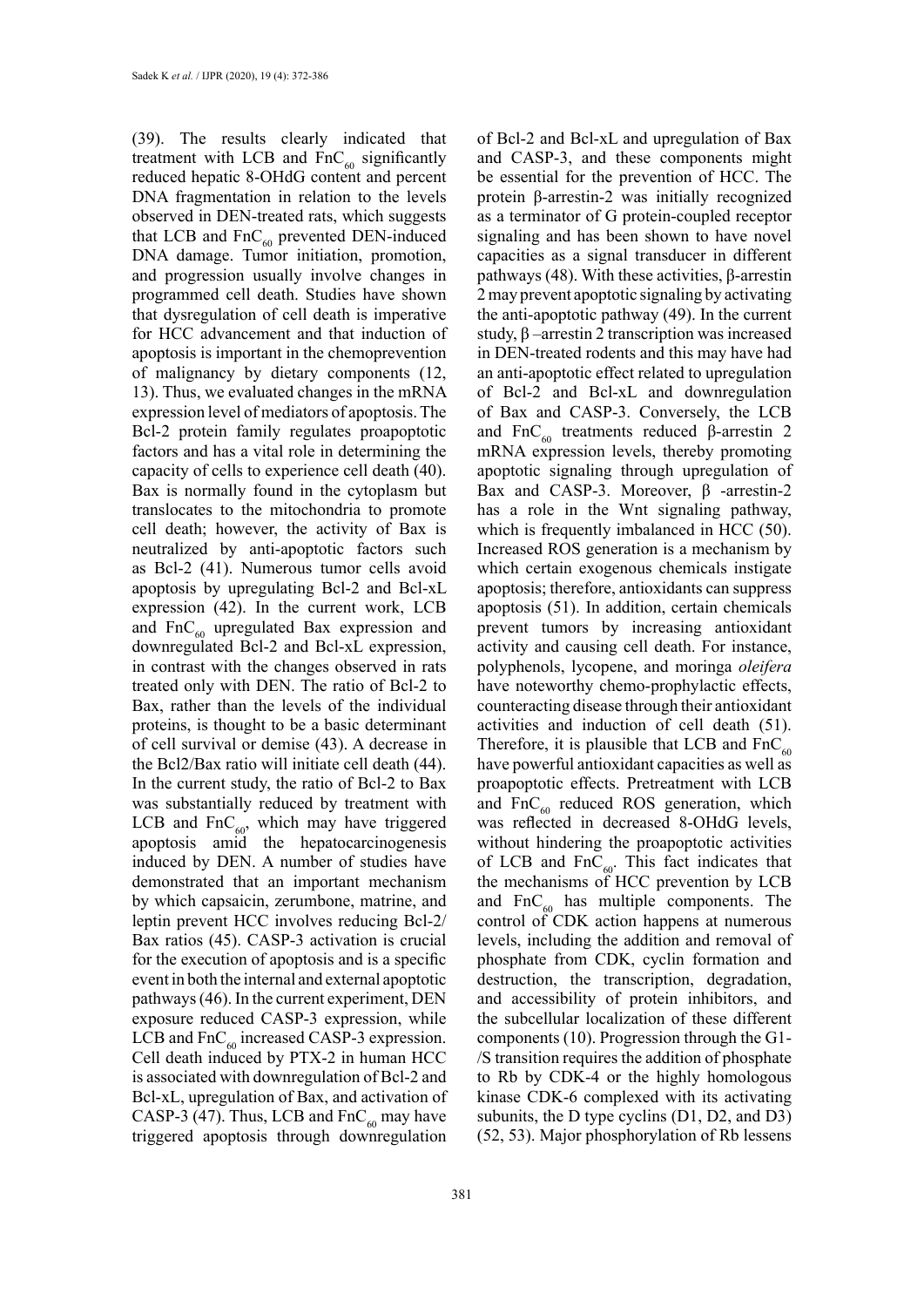its capacity to quell gene expression through the E2F family of transcription factors and therefore permits the synthesis of many genes, the protein products of which are important for DNA division (54). Accordingly, the activity of CDK-4 or CDK-6 manages a basic checkpoint for the G1-/S transition and cell division (55). More than 90% of human cancers have biochemical and genetic adaptations that allow them to circumvent the mechanisms that control this checkpoint (56). The irregularities include upregulation of CDK-4 enhancement of D-type cyclins; downregulation of  $p^{16INK4A}$ , an inhibitor of CDK-4; changes in CDK-4 that inhibit the action of  $p^{16INK4A}$  on the enzyme; and degradation or transformation of Rb (57). These distortions can trigger the loss of proliferative controls either by removing the checkpoint completely or by promoting inappropriate or increased CDK-4 activity, which brings about Rb hyperphosphorylation. The recurrence of these changes suggests that annulment of the G1 checkpoint and speeding up of the CDK-4/cyclin D pathway creates favorable circumstances for the multiplication and survival of cancer cells. In view of this, cyclin D–dependent kinases have long been considered prime targets for chemotherapy (58). Preliminary evidence suggests that inhibition of cyclin D–dependent kinase activity may prevent cancer development or at least reverse the altered phenotype. For instance, the reduction of cyclin D expression through missense mutation causes an accompanying decrease in cyclin D–dependent kinase activity and subsequently inhibits cancer development, nullifies tumorigenicity, or causes tumor cell death in specific cases (59). Other studies have demonstrated that upregulation of p16INK4A expression in tumor cells can inhibit proliferation and reduce tumorigenicity (60). These observations bolster the case for using CDK-4/6 as a target for tumor treatment and suggest that a specific inhibitor of these enzymes would produce a meaningful therapeutic response. Our results showed that DEN induces HCC through upregulation of both CDK-4 and Rb, and the administration of LCB and  $FnC_{60}$ downregulates CDK-4 and Rb. These novel discoveries provide new information on the anti-cancer potential of the tested compounds.

APE1/Ref-1 has been associated with several different human ailments, and its dysregulation, post-translational modification, or sequence polymorphisms can influence susceptibility toward these maladies, as observed for several types of cancer (9). In this study, DEN initiated treatment upregulated APE1/Ref-1 expression. Overexpression and increased enzymatic activities of APE1/ Ref-1 have been associated with survival and chemoresistance in cancer cells (61). Phytochemicals may alter the repair and redox activities of APE1/Ref-1 (62). Resveratrol (trans-3′,4′,5-trihydroxystilbene), an essential polyphenolic anti-cancer agent present in grapes and other food sources, has shown antiproliferative activity against cancer cells *in-vitro* (63). Resveratrol also has a vital role in counteracting stress by regulating APE/Ref-1 (8). The antioxidant effect of LCB (23) and  $FnC_{60}$  (64) may be the mechanism by which these compounds reduce the expression of APE-1/Ref-1, which is principally activated by oxidative stress (8). APE1/Ref-1 also activates HIF-1 $\alpha$  and p53 using its redox activity. Activation of the tumor-suppressor protein p53 by APE1/Ref-1 adds to the oxidative stress response. Activated p53 translocates to the nucleus to promote the transcription of p53 responsive genes, such as p21, cyclin G, and Bax genes (65). To elucidate the mechanisms underlying the protective effect of LCB and  $FnC_{60}$ , we measured the protein expression of APE-1/Ref-1 and CDK-4. Western blot analysis showed that DEN treatment enhanced APE-1/Ref-1 and CDK-4 protein expression. However, LCB either alone or in combination with  $FnC_{60}$  decreased APE1/Ref-1 and CDK-4 protein expression, indicating that regulation occurs at both transcriptional and translational levels.

Changes at the molecular level were confirmed by histopathology. The histopathological images of livers of rats in the DEN group demonstrated a distorted hepatocellular phenotype that included nuclear size variations, hyperchromatism, and sporadic sinusoids with conspicuous hyperbasophilic preneoplastic central lesions and eosinophilic clear cell foci. Additionally, profoundly pleomorphic and degenerated tumor cells were observed. This finding was consistent with the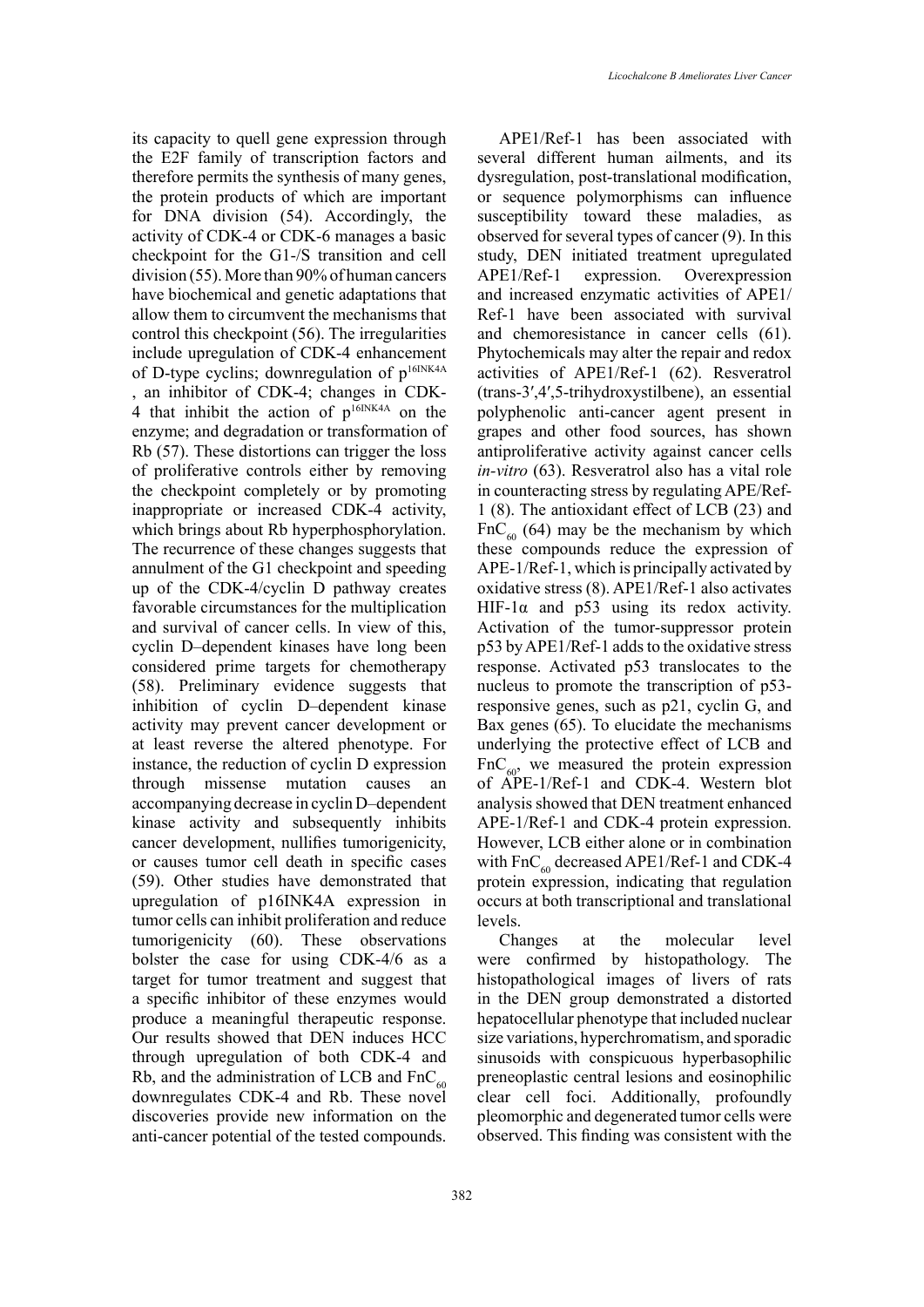results obtained by Sreepriya and Bali, who reported that the presence of atypical nuclei is a marker of HCC (66). Nevertheless, animals receiving LCB alone or in combination with  $FnC<sub>60</sub>$  showed entryway regions and hepatic lobules comparable to those of the control animals, which demonstrated liver recovery. These results appear to show that  $FnC_{60}$  had a synergistic effect increasing the penetration and consequently the bioavailability of LCB. Biological membranes play critical roles in the homeostasis of all organisms because they segregate important activities between and within cells and tissues. Small hydrophobic molecules can partition across biological membranes down a concentration gradient, but hydrophilic molecules generally require some sort of selective transport system to cross the lipid bilayer. Previous studies have shown that certain compounds can facilitate the transport of polar molecules across biological membranes (67).

#### **Conclusion**

To our knowledge, the findings presented herein are the first to demonstrate the *in-vivo* synergistic effects of LCB and  $FnC_{60}$  against DEN-induced HCC. The chemo-prophylactic effect of LCB and  $FnC_{60}$  may be accompanied by regulation of the DNA repair system and the cell- cycle at S-phase progression and the induction of apoptosis at the gene and protein expression levels. Effective treatments for HCC are scarce; however, our findings suggest the potential utility of LCB and  $FnC_{60}$ in chemoprevention of HCC with APE1/Ref-1 and CDK-4 as therapeutic targets.

## **Acknowledgments**

We are grateful for the assistance of the Faculty of Veterinary Medicine, Damanhur University. We acknowledge the scholars who published the articles included in the reference section of this manuscript.

#### **References**

- (1) Jemal A, Bray F, Center MM, Ferlay J, Ward E and Forman D. Global cancer statistics. *CA Cancer J. Clin.* (2011) 61: 69-90.
- (2) Inoue H and Seitz H. Viruses and alcohol in the pathogenesis of primary hepatic carcinoma. *Eur. J.*

*Cancer Prev.* (2001) 10: 107-10.

- (3) Scalera A and Tarantino G. Could metabolic syndrome lead to hepatocarcinoma via non-alcoholic fatty liver disease? World J. Gastroenterol. (2014) 20: 9217-28.
- (4) Tabone M and Pellicano R. Prevention of intrahepatic hepatocarcinoma recurrence in patients with viral cirrhosis: two potential options. *Minerva Gastroenterologica e Dietologica* (2006) 52: 47-52.
- (5) Bapat A, Fishel ML and Kelley MR. Going ape as an approach to cancer therapeutics. *Antioxid. Redox Signal.* (2009) 11: 651-67.
- (6) Bassiouny AR, Zaky A and Kandeel KM. Alteration of AP-endonuclease1 expression in curcumin-treated fibrotic rats. *Ann. Hepatol.* (2011a) 10: 516-30.
- (7) Bassiouny AR, Zaky AZ, Abdulmalek SA, Kandeel KM, Ismail A and Moftah M. Modulation of APendonuclease1 levels associated with hepatic cirrhosis in rat model treated with human umbilical cord blood mononuclear stem cells. *Int. J. Clin. Exp. Pathol.* (2011b) 4: 692-707.
- (8) Zaky A, Mohammad B, Moftah M, Kandeel KM and Bassiouny AR. Apurinic/apyrimidinic endonuclease 1 is a key modulator of aluminum-induced neuroinflammation. *BMC Neurosci.* (2013) 14: 26.
- (9) Chen S, Xiong G, Wu S and Mo J. Downregulation of apurinic/apyrimidinic endonuclease 1/redox factor-1 enhances the sensitivity of human pancreatic cancer cells to radiotherapy *in-vitro*. *Cancer Biother. Radio.* (2013) 28: 169-76.
- (10) Obaya A and Sedivy J. Regulation of cyclin-Cdk activity in mammalian cells. *Cell. Mol. Life Sci.* (2002) 59: 126-42.
- (11) Chauhan S, Diril MK, Lee JH, Bisteau X, Manoharan V, Adhikari D, Ratnacaram CK, Janela B, Noffke J, Ginhoux F, Coppola V, Liu K, Tessarollo L and Kaldis P. Cdk2 catalytic activity is essential for meiotic cell division *in-vivo*. *Biochem. J.* (2016) 473: 2783-98.
- (12) Fabregat I. Dysregulation of apoptosis in hepatocellular carcinoma cells. *World J. Gastroenterol.* (2009) 15: 513-20.
- (13) Khan N, Adhami VM and Mukhtar H. Apoptosis by dietary agents for prevention and treatment of prostate cancer. *Endocr.-Relat. Cancer* (2010) 17: R39-R52.
- (14) Rezende TP, Corrêa JOdA, Aarestrup BJ, Aarestrup FM, de Sousa OV and da Silva Filho AA. Protective effects of *Baccharis dracunculifolia* leaves extract against carbon tetrachloride-and acetaminopheninduced hepatotoxicity in experimental animals. *Molecules* (2014) 19: 9257-72.
- (15) Fu Y, Chen J, Li YJ, Zheng YF and Li P. Antioxidant and anti-inflammatory activities of six flavonoids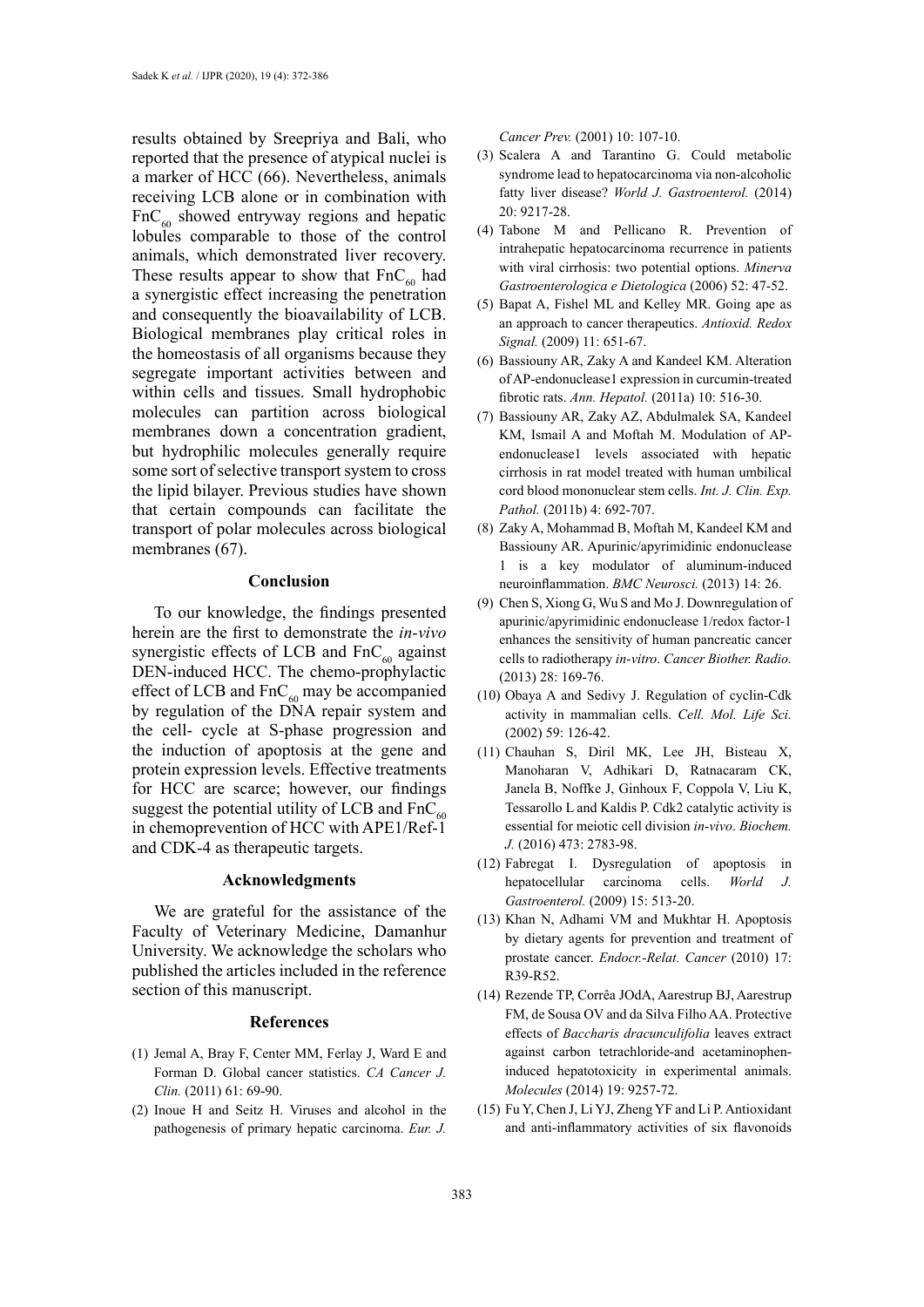separated from licorice. *Food Chem.* (2013) 141: 1063-71.

- (16) Han J, Wang D, Yu B, Wang Y, Ren H, Zhang B, Wang Y and Zheng Q. Cardioprotection against ischemia/reperfusion by licochalcone B in isolated rat hearts. *Oxidative Med. Cell. Longev.* (2014) 2014: 134862.
- (17) Davis ME and Shin DM. Nanoparticle therapeutics: an emerging treatment modality for cancer. *Nat. Rev. Drug Discov.* (2008) 7: 771-82.
- (18) Danhier F, Feron O and Preat V. To exploit the tumor microenvironment: Passive and active tumor targeting of nanocarriers for anti-cancer drug delivery. *J. Control. Release* (2010) 148: 135-46.
- (19) Gottesman MM. Mechanisms of cancer drug resistance. *Ann. Rev. Med.* (2002) 53: 615-27.
- (20) Heymann AD, Shapiro Y, Chodick G, Shalev V, Kokia E, Kramer E and Shemer J. Reduced hospitalizations and death associated with influenza vaccination among patients with and without diabetes. *Diabetes Care* (2004) 27: 2581-4.
- (21) Tykhomyrov AA, Nedzvetsky VS, Klochkov VK and Andrievsky GV. Nanostructures of hydrated C 60 fullerene (C 60 HyFn) protect rat brain against alcohol impact and attenuate behavioral impairments of alcoholized animals. *Toxicology* (2008) 246: 158-65.
- (22) Baati T, Bourasset F, Gharbi N, Njim L, Abderrabba M, Kerkeni A, Szwarc H and Moussa F. The prolongation of the lifespan of rats by repeated oral administration of [60] fullerene. *Biomaterials* (2012) 33: 4936-46.
- (23) Teng H, Chen M, Zou A, Jiang H, Han J, Sun L, Feng C and Liu J. Hepatoprotective effects of licochalcone B on carbon tetrachloride-induced liver toxicity in mice. *Iran. J. Basic Med. Sci.* (2016) 19: 910-5.
- (24) Zhang CL, Zeng T, Zhao XL, Yu LH, Zhu ZP and Xie KQ. Protective effects of garlic oil on hepatocarcinoma induced by N-nitrosodiethylamine in rats. *Int. J. Biol. Sci.* (2012) 8: 363-74.
- (25) Livak KJ and Schmittgen TD. Analysis of relative gene expression data using real-time quantitative PCR and the (2− ΔΔCT method. *Methods* (2001) 25: 402-8.
- (26) Ghanema IIA and Sadek KM. Olive leaves extract restored the antioxidant perturbations in red blood cells hemolysate in streptozotocin induced diabetic rats. *World Acad. Sci. Eng. Technol. Int. J. Biol. Biomol. Agric. Food Biotechnol. Eng.* (2012) 6: 124-30.
- (27) Mohamed Sadek K. Antioxidant and immunostimulant effect of carica papaya linn. Aqueous extract in acrylamide intoxicated rats.

*Acta Inform. Med.* (2012) 20: 180-5.

- (28) Sadek KM. Barley phenolic compounds impedes oxidative stress in lead acetate intoxicated rabbits. *Oxid. Antioxid. Med. Sci.* (2012) 1: 141-6.
- (29) Sadek KM. Chemotherapeutic efficacy of an ethanolic Moringa oleifera leaf extract against chromium-induced testicular toxicity in rats. *Andrologia* (2014) 46: 1047-54.
- (30) Sadek KM, Abouzed TK, Abouelkhair R and Nasr S. The chemo-prophylactic efficacy of an ethanol Moringa oleifera leaf extract against hepatocellular carcinoma in rats. *Pharm. Biol.* (2017) 55: 1458-66.
- (31) Sadek KM, Lebda MA, Abouzed TK, Nasr SM and Shoukry M. Neuro- and nephrotoxicity of subchronic cadmium chloride exposure and the potential chemoprotective effects of selenium nanoparticles. *Metab. Brain Dis.* (2017) 32: 1659- 73.
- (32) Sadek KM, Lebda MA, Nasr SM and Shoukry M. Spirulina platensis prevents hyperglycemia in rats by modulating gluconeogenesis and apoptosis via modification of oxidative stress and MAPKpathways. *Biomed. Pharmacother.* (2017) 92: 1085-94.
- (33) Sadek KM and Shaheen H. Biochemical efficacy of vitamin D in ameliorating endocrine and metabolic disorders in diabetic rats. *Pharm. Biol.* (2014) 52: 591-6.
- (34) Taha N, Korshom M, Mandour A and Sadek K. Effects of garlic and acrylamide on some antioxidant enzymes. *Global J. Med. Plant Res.* (2013) 1: 190-4.
- (35) Taha N, Korshom M, Mandour A and Sadek K. Lipoic acid impedes markers of oxidative stress in the liver of streptozotocin-diabetic rats. *Global J. Med. Plant Res.* (2013) 1: 195-8.
- (36) Taha N, Sadek K, Korshom M and Mandour A. The green tea improve the oxidative status in stereptozotocin-induced diabetic rats. *Int. J. Curr. Res.* (2013) 1: 79-82.
- (37) Mandal P. Potential biomarkers associated with oxidative stress for risk assessment of colorectal cancer. *Naunyn-Schmiedebergs Arch. Pharmacol.* (2017) 390: 557-65.
- (38) Al-Rejaie SS, Aleisa AM, Al-Yahya AA, Bakheet SA, Alsheikh A, Fatani AG, Al-Shabanah OA and Sayed-Ahmed MM. Progression of diethylnitrosamine-induced hepatic carcinogenesis in carnitine-depleted rats. *World J. Gastroenterol.* (2009) 15: 1373-80.
- (39) Tsubota A, Yoshikawa T, Nariai K, Mitsunaga M, Yumoto Y, Fukushima K, Hoshina S and Fujise K. Bovine lactoferrin potently inhibits liver mitochondrial 8-OHdG levels and retrieves hepatic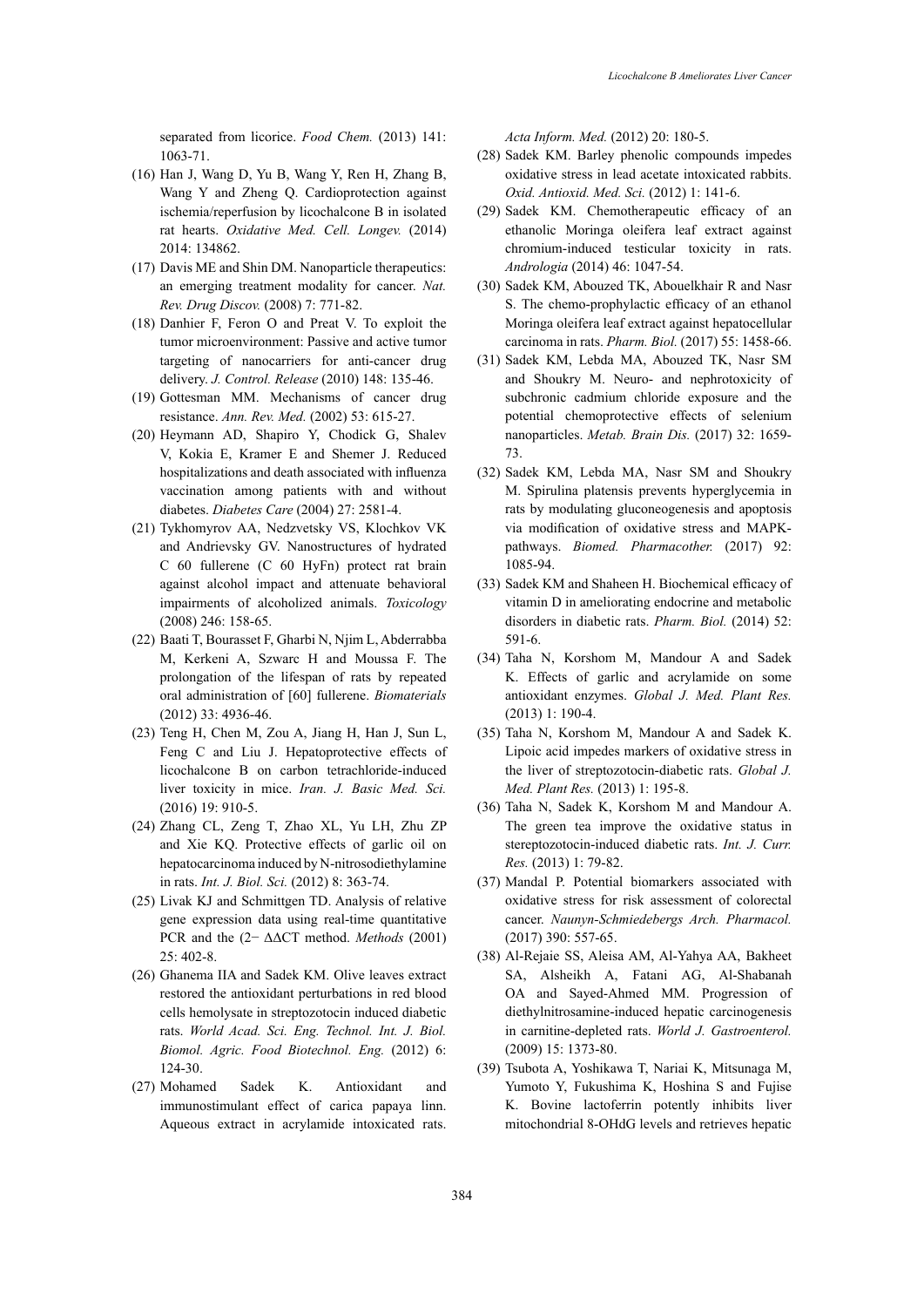OGG1 activities in Long-Evans Cinnamon rats. *J. Hepatol*. (2008) 48: 486-93.

- (40) Tse C, Shoemaker AR, Adickes J, Anderson MG, Chen J, Jin S, Johnson EF, Marsh KC, Mitten MJ and Nimmer P. ABT-263: a potent and orally bioavailable Bcl-2 family inhibitor. *Cancer Res.* (2008) 68: 3421-8.
- (41) Edlich F, Banerjee S, Suzuki M, Cleland MM, Arnoult D, Wang C, Neutzner A, Tjandra N and Youle RJ. Bcl-x L retrotranslocates Bax from the mitochondria into the cytosol. *Cell* (2011) 145: 104-16.
- (42) Danial NN and Korsmeyer SJ. Cell death: critical control points. *Cell* (2004) 116: 205-19.
- (43) Andreu-Fernandez V, Sancho M, Genoves A, Lucendo E, Todt F, Lauterwasser J, Funk K, Jahreis G, Perez-Paya E, Mingarro I, Edlich F and Orzaez M. Bax transmembrane domain interacts with prosurvival Bcl-2 proteins in biological membranes. *Proc. Natl. Acad. Sci. USA.* (2017) 114: 310-5.
- (44) Gardner CR. Anti-cancer drug development based on modulation of the Bcl-2 family core apoptosis mechanism. *Expert Rev*. *Anticancer Ther*. (2004) 4: 1157-77.
- (45) Ma L, Wen S, Zhan Y, He Y, Liu X and Jiang J. Anticancer effects of the Chinese medicine matrine on murine hepatocellular carcinoma cells. *Planta Medica* (2008) 74: 245-51.
- (46) Sarada S, Himadri P, Ruma D, Sharma S and Pauline T. Selenium protects the hypoxia induced apoptosis in neuroblastoma cells through upregulation of Bcl-2. *Brain Res.* (2008) 1209: 29-39.
- (47) Qi F, Li A, Inagaki Y, Xu H, Wang D, Cui X, Zhang L, Kokudo N, Du G and Tang W. Induction of apoptosis by cinobufacini preparation through mitochondria-and Fas-mediated caspase-dependent pathways in human hepatocellular carcinoma cells. *Food Chem. Toxicol.* (2012) 50: 295-302.
- (48) DeWire SM, Ahn S, Lefkowitz RJ and Shenoy SK. β-arrestins and cell signaling. *Annu. Rev. Physiol.* (2007) 69: 483-510.
- (49) Khan MS, Devaraj H and Devaraj N. Chrysin abrogates early hepatocarcinogenesis and induces apoptosis in N-nitrosodiethylamine-induced preneoplastic nodules in rats. *Toxicol. Appl. Pharmacol.* (2011) 251: 85-94.
- (50) Bryja V, Gradl D, Schambony A, Arenas E and Schulte G. β-arrestin is a necessary component of Wnt/β-catenin signaling *in-vitro* and *in-vivo*. *Proc. Natl. Acad. Sci.* (2007) 104: 6690-5.
- (51) Sadek KM, Saleh EA and Nasr SM. Molecular hepatoprotective effects of lipoic acid against carbon tetrachloride-induced liver fibrosis in rats: Hepatoprotection at molecular level. *Hum. Exp.*

*Toxicol.* (2018) 37: 142-54.

- (52) Gubern A, Joaquin M, Marques M, Maseres P, Garcia-Garcia J, Amat R, Gonzalez-Nunez D, Oliva B, Real FX, de Nadal E and Posas F. The N-Terminal phosphorylation of RB by p38 bypasses its inactivation by CDKs and prevents proliferation in cancer cells. *Mol. Cell* (2016) 64: 25-36.
- (53) Chen Q, Lin J, Jinno S and Okayama H. Overexpression of Cdk6–cyclin D3 highly sensitizes cells to physical and chemical transformation. *Oncogene* (2003) 22: 992-1001.
- (54) Trimarchi JM and Lees JA. Sibling rivalry in the E2F family. *Nat. Rev. Mol.* (2002) 3: 11-20.
- (55) Ho A and Dowdy SF. Regulation of G 1 cell-cycle progression by oncogenes and tumor suppressor genes. *Curr. Opin. Genet. Dev.* (2002) 12: 47-52.
- (56) Malumbres M and Barbacid M. Milestones in cell division: to cycle or not to cycle: a critical decision in cancer. *Nat. Rev. Cancer* (2001) 1: 222-31.
- (57) Whittaker SR, Mallinger A, Workman P and Clarke PA. Inhibitors of cyclin-dependent kinases as cancer therapeutics. *Pharmacol. Ther.* (2017) 57: 3939–65.
- (58) Fry D and Garrett M. Inhibitors of cyclin-dependent kinases as therapeutic agents for the treatment of cancer. *Curr. Opin. Oncol. Endoc. Metab. Invest*. (2000) 2: 33-40.
- (59) Nomanbhoy TK, Sharma G, Brown H, Wu J, Aban A, Vogeti S, Alemayehu S, Sykes M, Rosenblum JS and Kozarich JW. Chemoproteomic evaluation of target engagement by the cyclin-dependent kinase 4 and 6 inhibitor palbociclib correlates with cancer cell response. *Biochemistry* (2016) 55: 5434-41.
- (60) Matsumura K, Nakata S, Taniguchi K, Ii H, Ashihara E, Kageyama S, Kawauchi A and Yoshiki T. Depletion of gamma-glutamylcyclotransferase inhibits breast cancer cell growth via cellular senescence induction mediated by CDK inhibitor upregulation. *BMC Cancer* (2016) 16: 1-9.
- (61) Sengupta S, Mantha AK, Mitra S and Bhakat KK. Human AP endonuclease (APE1/Ref-1) and its acetylation regulate YB-1-p300 recruitment and RNA polymerase II loading in the drug-induced activation of multidrug resistance gene MDR1. *Oncogene* (2011) 30: 482-93.
- (62) Raffoul JJ, Banerjee S, Singh-Gupta V, Knoll ZE, Fite A, Zhang H, Abrams J, Sarkar FH and Hillman GG. Down-regulation of apurinic/apyrimidinic endonuclease 1/redox factor-1 expression by soy isoflavones enhances prostate cancer radiotherapy *in-vitro* and *in-vivo*. *Cancer Res.* (2007) 67: 2141-9.
- (63) Wong DH, Villanueva JA, Cress AB, Sokalska A, Ortega I and Duleba AJ. Resveratrol inhibits the mevalonate pathway and potentiates the antiproliferative effects of simvastatin in rat theca-